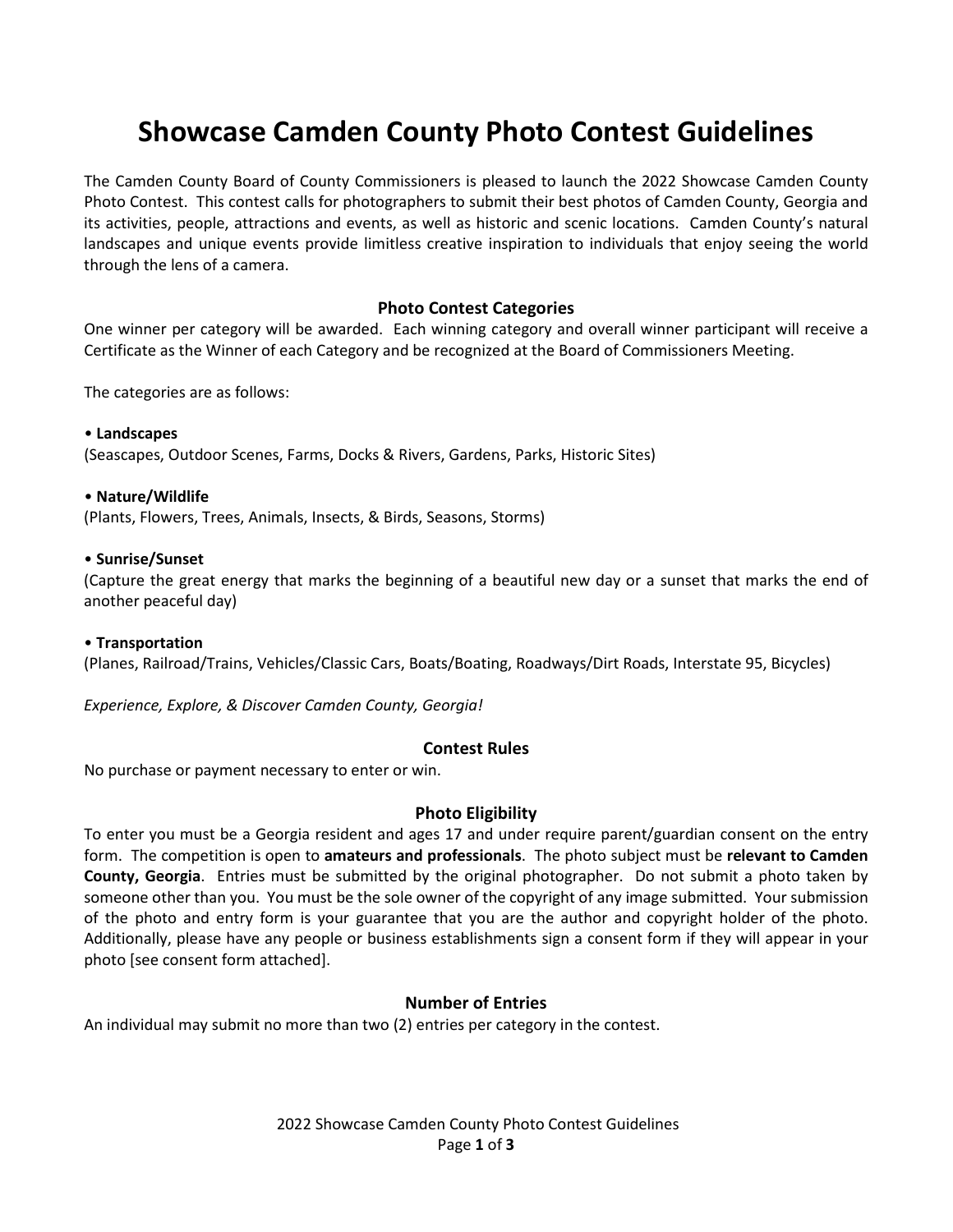# **Photo Subject Restrictions**

Photos must be appropriate for posting on a public government website. Obscene, provocative or otherwise questionable content will not be considered. Camden County retains sole discretion as to what constitutes inappropriate content. Please do not show commercial brand images/logos or names of private businesses in your photo.

# **Return of Photos**

Photos will not be returned.

# **Ownership/Rights**

Photographers retain the copyright to their photograph(s). By entering the contest, photographers agree to have their submitted photograph(s) displayed on the Camden County website. No fee or other form of compensation will be remitted to a photographer if his/her photo(s) is/are selected by Camden County for placement on its website or social media platforms. By entering the contest, photographers also agree to allow Camden County to feature their photo(s) in any publication produced by Camden County Government or any other entity. Photographers also agree to allow Camden County to display their (photos) at various locations in Camden County. By entering the contest, the photographer is giving Camden County permission to use the photo(s) in current and future publications pertaining to Camden County.

# **Photo Formats**

Entries that are color images, black and white images, sepia toned and duotone images are eligible. All prints must be printed 8x10. Digital images must be at least 300 dpi. Minor digital enhancement is permitted.

# *Permitted:*

- Images may be cropped and rotated as necessary as long as the rectangular format is maintained and the size is within the specifications above.
- Images may be resized as long as the aspect ratio is maintained.
- Red-eye removal and spot editing.
- One-step enhancement (such as "Auto Fix, "Quick Fix" "Auto Levels", etc.)
- Use of filters to sharpen, soften, blur, despeckle, or remove noise.
- Use of corrective filters to improve the natural appearance of the image such as levels, contrast, brightness, curves, intensity, tone hue, saturation, lightness, value, color balance and tint.

# *Not Permitted:*

- No watermarks, signatures, or copyright notices may be added to images. All winning images will be displayed with the photographer's name.
- Adding or replacing elements in an image is not permitted.
- Artistic filters are not permitted.
- Adding borders or frames to images is not permitted.

# **How to Enter:**

Each entry must include an **8x10 print AND an electronic copy via disk or email**. Digital images must be at least 300 dpi. A completed entry form must be submitted with EACH photograph submitted, along with a completed consent form. If submitting multiple entries, please name and number each print to match a corresponding entry form. Prints and disks will not be returned. Entries must be postmarked by Friday, September 09, 2022.